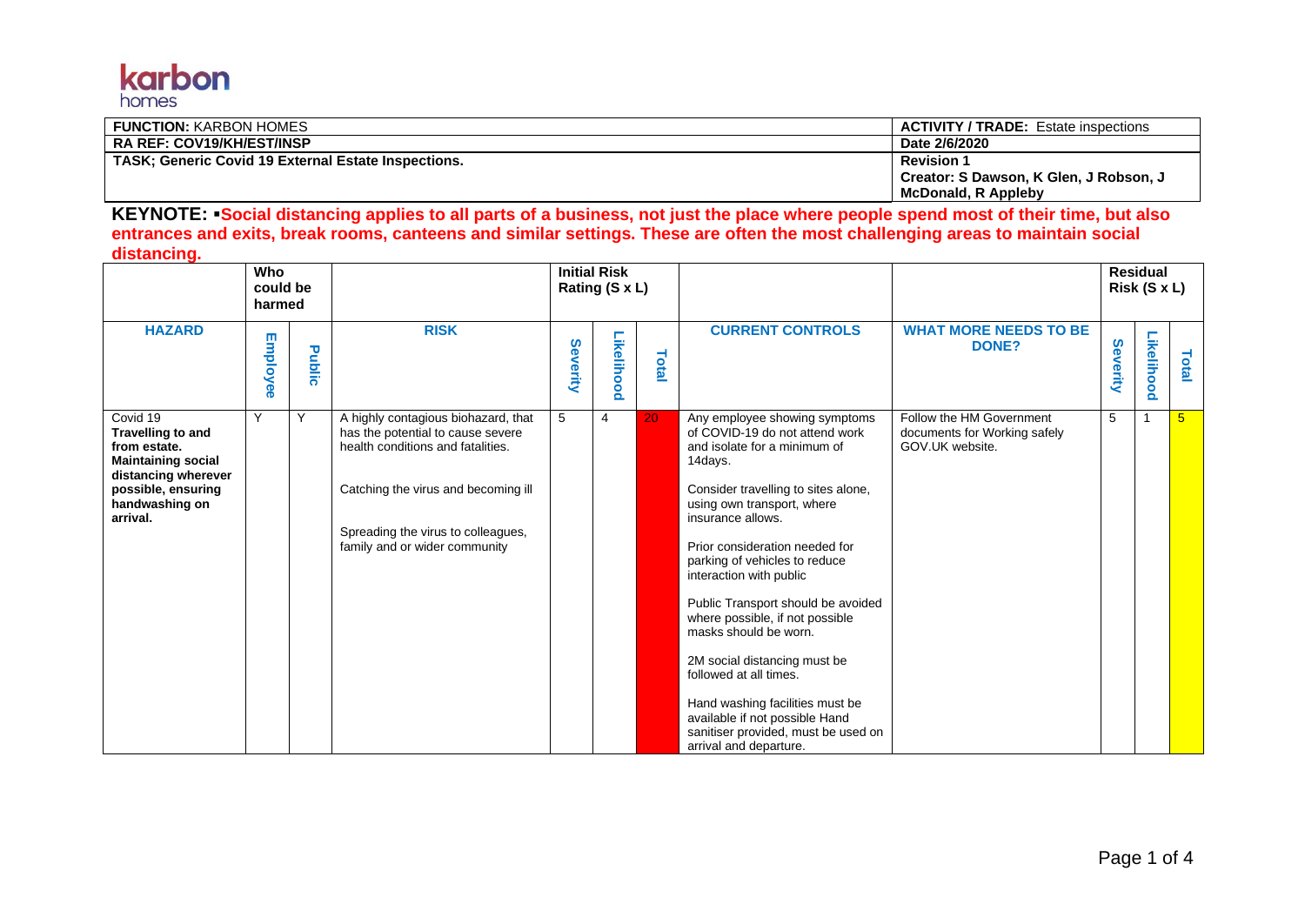

| Covid 19<br><b>Moving around</b><br><b>External Estates</b><br><b>Maintain social</b><br>distancing wherever                 | Y      | Υ      | A highly contagious biohazard, that<br>has the potential to cause severe<br>health conditions and fatalities.<br>Catching the virus and becoming ill<br>Spreading the virus to colleagues,<br>family and or wider community                                     | 5      | $\overline{4}$      | 20       | Consider parking where possible<br>away from other parked cars<br>Plan routes around the external<br>Building, ensuring 2M social<br>distancing is followed at all times.<br>Do not attend during busy times,<br>e.g. school/factory start and finish<br>times.<br>Where possible Do not touch<br>anything. If this is necessary then<br>hands must be sanitised<br>immediately afterwards and before<br>touching any other items.<br>Only take the minimum items to<br>site with you, and what you are<br>able to carry comfortably.<br>Refrain from setting any personal<br>items down on to any surfaces -<br>should this be necessary then<br>items and hands to be<br>cleaned/sanitised before putting<br>away. | 5      |                                | 5                                  |
|------------------------------------------------------------------------------------------------------------------------------|--------|--------|-----------------------------------------------------------------------------------------------------------------------------------------------------------------------------------------------------------------------------------------------------------------|--------|---------------------|----------|----------------------------------------------------------------------------------------------------------------------------------------------------------------------------------------------------------------------------------------------------------------------------------------------------------------------------------------------------------------------------------------------------------------------------------------------------------------------------------------------------------------------------------------------------------------------------------------------------------------------------------------------------------------------------------------------------------------------|--------|--------------------------------|------------------------------------|
| Covid-19<br><b>Visitors to Worksite/</b><br><b>Minimise the number</b><br>of contractors /<br>interested parties<br>Covid-19 | Y<br>Υ | Y<br>Y | A highly contagious biohazard, that<br>has the potential to cause severe<br>health conditions and fatalities.<br>Catching the virus and becoming ill<br>Spreading the virus to colleagues,<br>family and or wider community<br>People unaware of what they need | 5<br>5 | $\overline{4}$<br>4 | 20<br>20 | Any contractor / employee showing<br>symptoms of COVID-19 do not<br>attend work and isolate for a<br>minimum of 14days.<br>2M social distancing must be<br>followed at all times.<br>Where meetings with contractors<br>may be required, where possible<br>arrange remote meetings/video<br>calls, if face to face meetings are<br>required limiting the number of<br>persons in one area is essential.<br>Suspending inspections which<br>cannot not be undertaken without<br>social distancing.<br>Provide clear guidance on social                                                                                                                                                                                | 5<br>5 | $\overline{1}$<br>$\mathbf{1}$ | $5\overline{)}$<br>$5\overline{)}$ |
| Providing and<br>explaining available                                                                                        |        |        | to do to maintain safety in the<br>workplace.                                                                                                                                                                                                                   |        |                     |          | distancing and hygiene to<br>employees                                                                                                                                                                                                                                                                                                                                                                                                                                                                                                                                                                                                                                                                               |        |                                |                                    |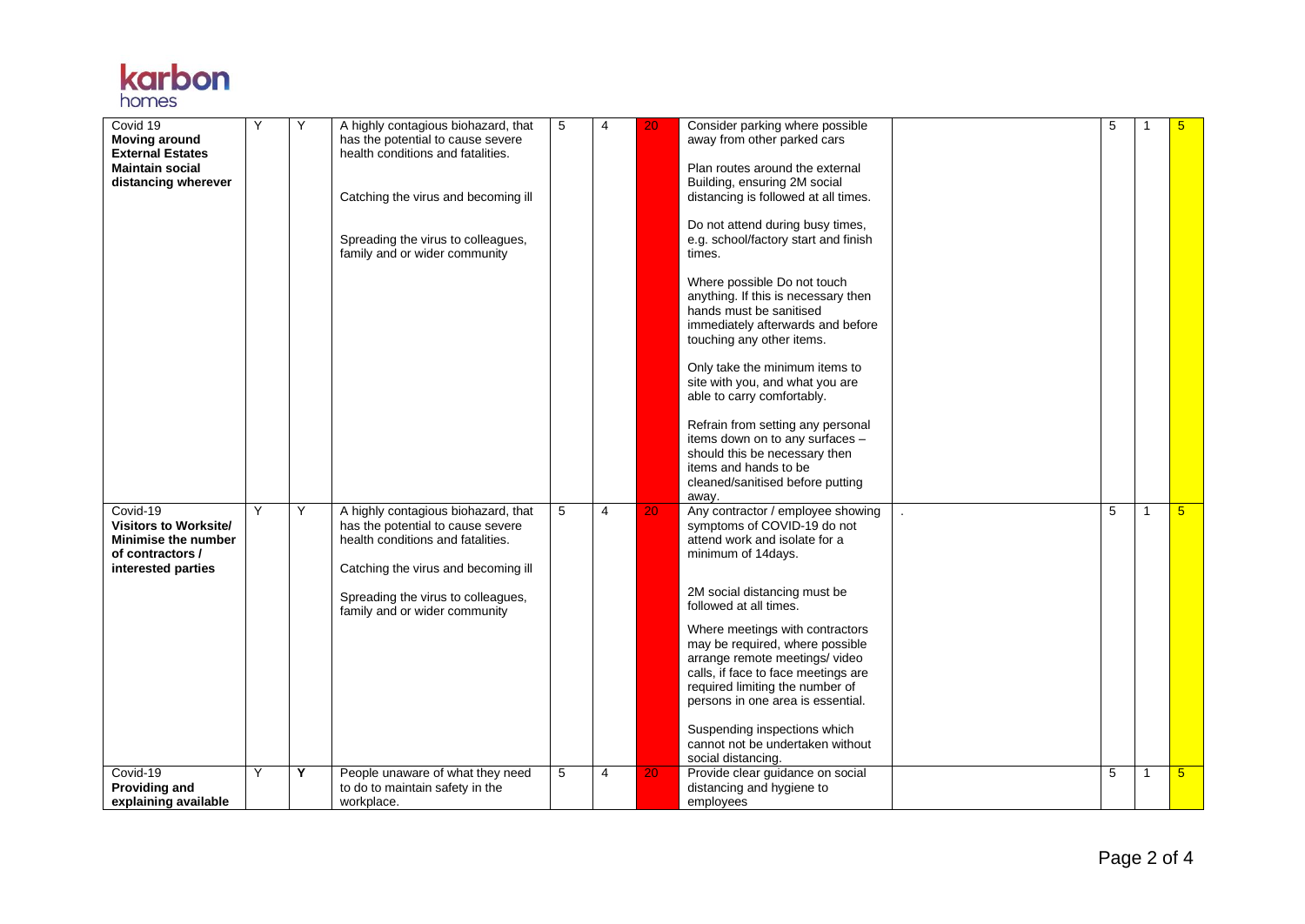

| quidance<br>Ensuring people<br>understand what they<br>need to do | A highly contagious biohazard, that<br>has the potential to cause severe<br>health conditions and fatalities.<br>Catching the virus and becoming ill |  | Providing written or spoke<br>communication of the latest<br>guidelines to both contractor and<br>customers, if necessary |  |  |
|-------------------------------------------------------------------|------------------------------------------------------------------------------------------------------------------------------------------------------|--|---------------------------------------------------------------------------------------------------------------------------|--|--|
|                                                                   | Spreading the virus to colleagues,<br>family and or wider community                                                                                  |  |                                                                                                                           |  |  |

## Managers Risk Assessment Checklist

| <b>No</b>      | Action                                                                                       | Check       | Manager name | Manager signed  |
|----------------|----------------------------------------------------------------------------------------------|-------------|--------------|-----------------|
|                |                                                                                              | frequency   |              |                 |
| -1             | Are hand washing / sanitising facilities available?                                          | Once        |              |                 |
| $\overline{2}$ | Does the layout allow social distancing?                                                     | Once        |              |                 |
| 3              | Does the work allow social distancing?                                                       | Once        |              |                 |
| $\overline{4}$ | Is a new site induction required? (I.e. when different people go into the site or property)  | Once        |              |                 |
| 5              | Are SSOW in place for Medium to High risk activities?                                        | Once        |              |                 |
| 6              | Are contractors RAMS suitable and sufficient?                                                | As required |              |                 |
| $\overline{7}$ | Have all individuals received, read, understood and confirmed their acceptance of the RA and | Once        |              |                 |
|                | any associated SSOW?                                                                         |             |              |                 |
| 8              | Have Trade Unions received and confirmed their acceptance of the RA and any associated       | Once        |              | To be confirmed |
|                | SSOW?                                                                                        |             |              | by H&S Mgr.     |
| 9              | Is PPE required (ppe matrix)?                                                                | Once        |              |                 |
|                | Gloves,                                                                                      |             |              |                 |
|                | Coverall,                                                                                    |             |              |                 |
|                | Apron,                                                                                       |             |              |                 |
|                | Face covering                                                                                |             |              |                 |
|                | Filtering respirator.                                                                        |             |              |                 |
|                | Face shield / eye protection.                                                                |             |              |                 |
| 10             | Any other equipment required? E.g. Additional Pens                                           | Once        |              |                 |
| 10             | Has any additional training and or instruction related to PPE been provided and recorded?    | Once        |              |                 |
| 11             | Has any additional training and or instruction related to new process been provided and      | Once        |              |                 |
|                | recorded?                                                                                    |             |              |                 |
| 12             | Have we responded to concerns raised by colleagues?                                          | As required |              |                 |